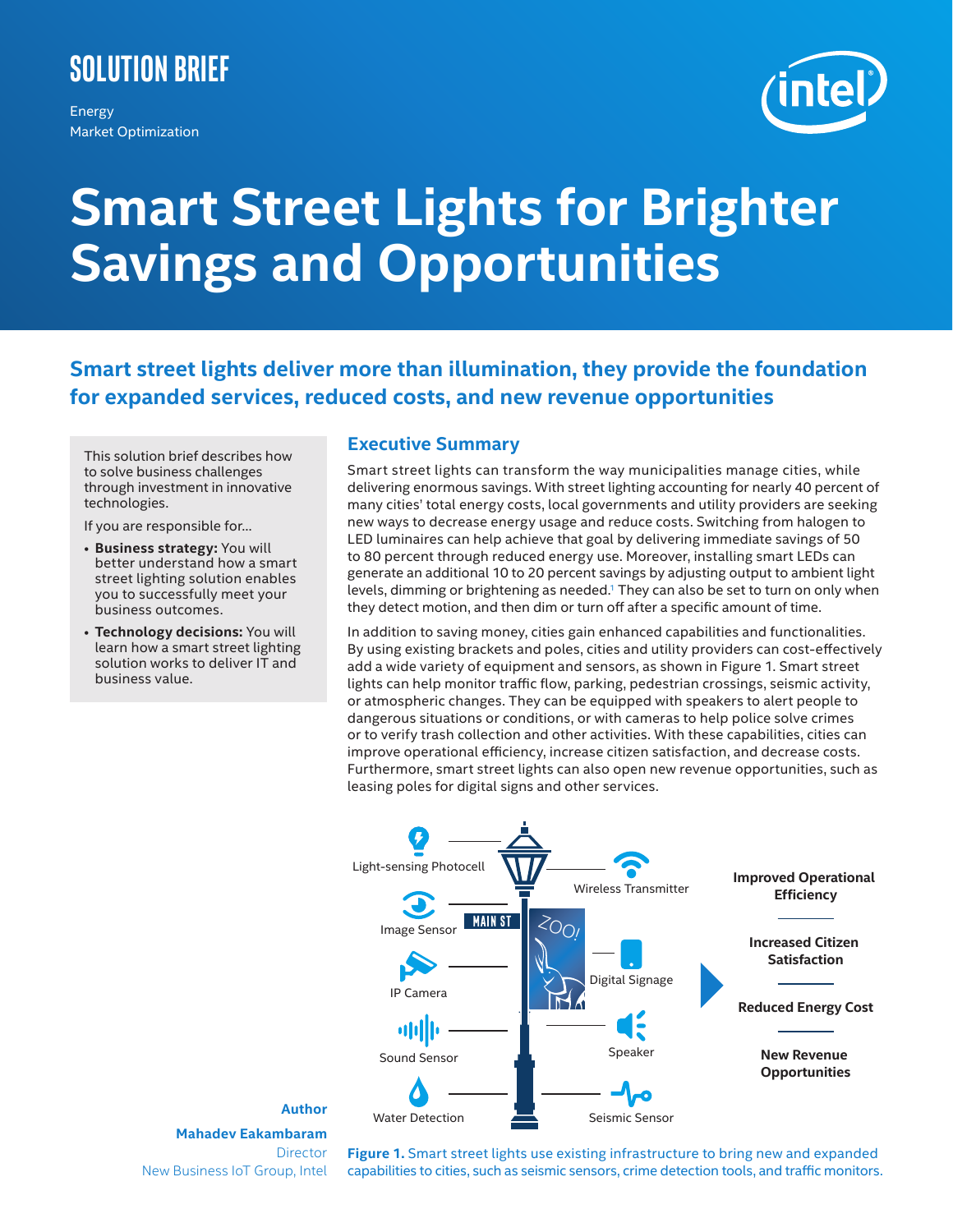#### **Solution Benefits**

- **Increased citizen satisfaction.** Smart street lights contribute to more livable cities by helping to improve safety and reduce congestion.
- **Reduced energy cost.** Smart street lights more efficiently manage electricity, leading to greater cost savings compared to simple LED luminaires.
- **Increased revenue opportunities.** Smart street lights can provide new revenue opportunities with digital signage and other capabilities.

# **Business Challenge: Street Lights Can Do More than Illuminate**

Smart street lights offer a wide range of capabilities that benefit cities, utility providers, and citizens. Understanding these benefits helps determine which solutions are best. But deciding what to implement can be difficult because of today's challenges:

- **Technology.** There are multiple applications and technology platforms from which to choose, and it can be difficult to discern which ones meet specific needs. There is also a lack of common standards across networks, and selecting one may have future implications that are presently unknown.
- **Security.** When adding cameras and other capabilities that transmit data, it is important to understand security and privacy issues before implementation. There are many security, control, and management options available, but these, too, often use proprietary systems that could have future implications.
- **Ownership.** Street lights are owned and maintained by different entities in different locations. There may be liability

concerns around how street lights are modified, such as dimming and turning off, that have not been fully tested.

- **Cost.** Street lighting is an expensive budget item, in many cases up to 40 percent of a city's total energy cost. And these costs are increasing worldwide as cities expand in size and population. Converting from halogen to basic LED luminaires can instantly save up to 80 percent.
- **Regulations.** Resource availability and climate concerns, such as carbon emissions, are leading to changes in government regulations that must be taken into consideration.

Converting to smart LED lights can save an additional 10 to 20 percent over and above the cost savings achieved with switching to LEDs because smart lights turn on and off more intelligently, adjusting brightness by taking ambient light into account. But there are many more benefits to switching to smart street lights.

#### **Smart Street Lights Deliver a Wide Range of Capabilities**

The array of sensor-based capabilities available for smart street lights can solve numerous problems, improve lives, and even offer new revenue sources. As shown in Figure 2, there are significant opportunities:

- **Traffic control.** Video monitoring can help cities better understand traffic and pedestrian patterns, make adjustments, as well as route emergency-response vehicles around congested areas.
- **Parking control.** Street light sensors can provide information about available parking in densely populated areas, as well as monitor vehicles for parking violations without sending personnel out on the street.
- **Crime detection and prevention.** Street lights with video cameras can aid police in solving crimes after they happen,



# **Smart Lighting Capabilities**

**Figure 2.** The benefits of smart street lights far exceed basic lighting; they can lead to improved safety, better services, and new revenue opportunities.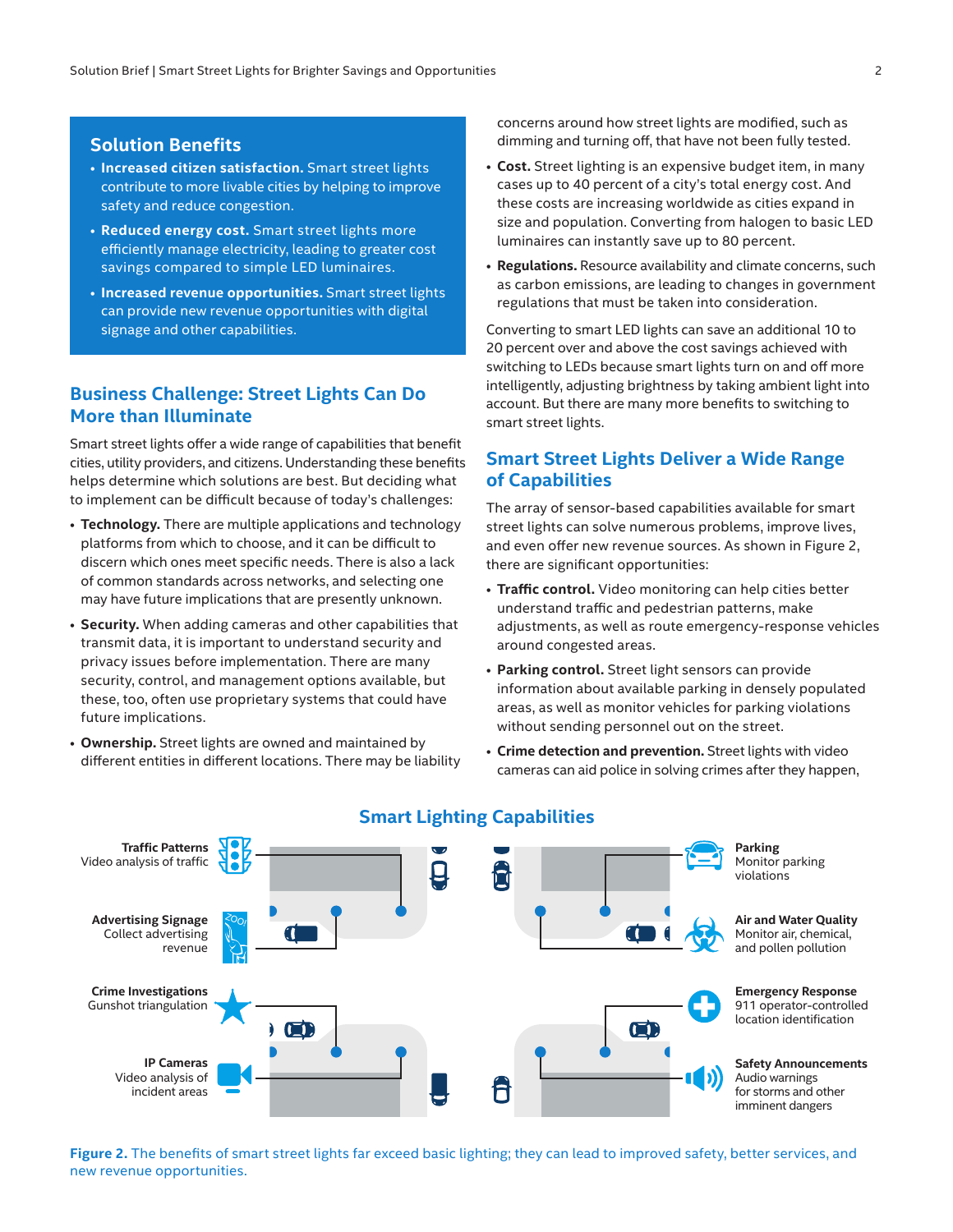as well as deter new crimes from occurring. With sound sensors, police can pinpoint specific information, such as gunshots, and then rapidly secure an area. Atlanta, Georgia, has reduced crime by 28 percent through its use of smart street lights.<sup>2</sup>

- **Emergency response:** Emergency-response operators can activate street lights to help guide emergency workers to specific locations. Lights can also be flashed in sequence, or the color could change, to indicate emergency evacuation routes during natural disasters such as floods and tornados.
- **Environmental monitoring.** Street lights can be equipped with sensors that identify toxic chemicals, pollen counts, or air pollution levels. Air pollution is the single largest environmental health risk according the World Health Organization.<sup>[3](#page-3-2)</sup>
- **Warnings and alerts.** Speaker-equipped lights can be used to warn people in the vicinity of storms or other imminent dangers.
- **Public kiosks.** Street lights can serve as public aids that provide directions to area shopping or public transit schedules.
- **Advertising.** In India, one city leases its poles to a company that equips them with digital signs and smart cells, collecting advertising and subscriber revenue.[4](#page-3-3)

With street lights in every neighborhood, in every city across the globe, the opportunities to transform a simple light into a tool to improve the livability of the area translates to more than revenue; it increases citizen satisfaction and safety.

## **Solution Value: Street Lights Become Revenue-generating Assets**

By converting to smart LED street lights, cities can realize immediate savings. LEDs consume much less energy, and smart lights are optimized for greater efficiency by recognizing the conditions within the environment and adjusting energy use accordingly.

Smart street lights can go beyond basic lighting capabilities and become a source for new revenue. Cities can lease capabilities, such as digital advertising or Wi-Fi\* hotspots, to a variety of companies and organizations. The savings and revenue opportunities include:

- **Reduced energy cost.** Smart lighting that optimizes dimming, on/off programming, or motion activation can increase cost savings over simple LED luminaires.
- **Optimized maintenance.** Street light maintenance is costly for municipalities and utilities, requiring lift equipment in many locations. And maintenance crews often must interrupt traffic or parking to access the light. With smart street lighting, cities can predict lamp failures using data collected, such as the number of hours the light has operated and the status of a light fixture. Motion sensors and cameras can also provide information on the best time to schedule maintenance.
- **Increased revenue opportunities.** With add-ons such as digital signage, Wi-Fi hotspots, and other capabilities, entities can increase revenue opportunities. In essence, street light and utility poles are becoming more like real estate that can finance themselves.
- **Use of existing infrastructure.** Smart street lights can be installed on existing poles, making saving money as simple as changing the luminaire and enabling a backbone of services in old cities without requiring new investments on infrastructure.
- **Analytics at the edge.** Real-time information, for example, can alert emergency personnel for quicker response. An IP camera can stream images as an event occurs, reducing the need for manual review after the fact. And with some solutions, edge analytics can detect abnormalities and transmit only relevant information to speed the response, as well as reduce costs.
- **Increased citizen satisfaction.** Through improved traffic flow, safer crosswalks, environmental monitoring, and weather alerts, as well as other solutions, the livability of cities is greatly enhanced and citizens are safer and happier.

Both cities and utility providers—whichever entity owns the physical pole—are uniquely positioned to increase value through additional smart street light functionality.

# **Solution Architecture: Smart Street Lights Use Intel® Technology**

Transitioning from halogen, and even simple LEDs, is easy. Smart street lights don't require new infrastructure. Using the same pole and bracket, new luminaires can be installed quickly. Built with Intel® technology, smart street light solutions are designed for performance with a focus on end-to-end security. But one size does not fit all, and organizations should consider three solution categories (shown in Figure 3) when planning investments:

- **Good.** Basic smart lighting with Intel® Quark™ processors includes lamp control and basic sensors. This solution can accommodate add-ons, such as basic weather monitoring, environmental monitoring, and gunshot triangulation.
- **Better.** Enhanced smart lighting with Intel® Atom™ processors includes IP camera functionality (1080p-capable, without edge processing) and can be augmented with environmental monitoring, smart parking, and emergencyresponse applications.
- **Best.** Smart lighting with Intel® Core™ processors can include high-end Internet-connected cameras for video (full 4K with edge processing), Wi-Fi hotspots, environmental monitoring, smart parking, traffic management, and digital signage applications.